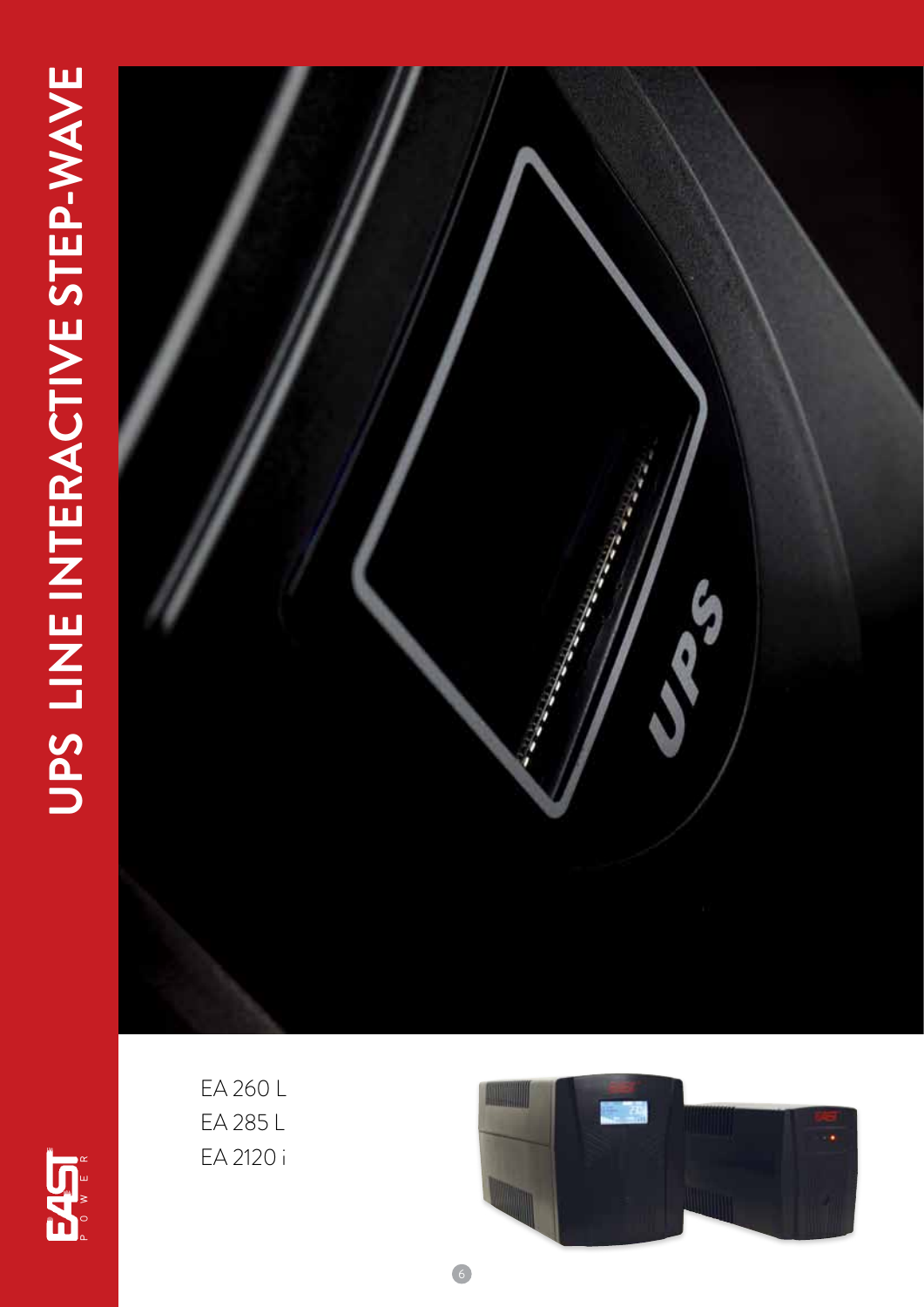# MODELLI / *MODELS*









EA 2120 i EA 260 L - EA 285 L EA 2120 i - EA 260L - EA 285 L

| Modello / Model                                                                           |                   | EA 260 L                                                                                                                                                                                                     | EA 285 L   | EA 2120 i               |
|-------------------------------------------------------------------------------------------|-------------------|--------------------------------------------------------------------------------------------------------------------------------------------------------------------------------------------------------------|------------|-------------------------|
| Potenza (VA/W) / Power (VA/W)                                                             |                   | 600/360                                                                                                                                                                                                      | 850 / 510  | 2100 / 720              |
| Forma d'onda in uscita<br>Output waveform                                                 |                   | SINUSOIDALE STABILIZZATA in funzionamento da rete tramite AVR<br>STEP WAVE (pseudosinusoidale) in funzionamento da batteria<br>STABILIZED SINEWAVE<br>AVR mode<br>STEP WAVE (pseudosinewave)<br>Battery mode |            |                         |
| Autonomia (carico tipico 70% / metà carico)<br>Backup Time (typical load 70% / half load) |                   | 5/7 min.                                                                                                                                                                                                     | 3/6 min.   | 5/7 min.                |
| Display / Display                                                                         |                   | 3 LED                                                                                                                                                                                                        | <b>LCD</b> |                         |
| Connessioni / Connections                                                                 | Ingresso<br>Input | Cavo con spina schuko<br>Cable with schuko plug                                                                                                                                                              |            |                         |
|                                                                                           | Uscita<br>Output  | $3 \times$ IEC 10 A                                                                                                                                                                                          |            | $3 + 1 \times$ IEC 10 A |
| Comunicazione dati<br>Interface communication                                             |                   | <b>USB</b>                                                                                                                                                                                                   |            |                         |
| Dimensioni (I x p x h mm)<br>Size $(l \times p \times h \text{ mm})$                      |                   | $100 \times 300 \times 140$                                                                                                                                                                                  |            | 140 x 350 x 170         |
| Peso (kg) / Weight (kg)                                                                   |                   | 4,3                                                                                                                                                                                                          | 5,3        | 10,5                    |

### FUNZIONAMENTO / *OPERATION*

In presenza di rete di alimentazione, l'UPS con tecnologia line interactive step-wave alimenta il carico tramite la rete di alimentazione filtrandola preventivamente e stabilizzandola ad opera di un AVR (stabilizzatore elettronico "automatic voltage regulator"). Contemporaneamente carica gli accumulatori entrocontenuti e li mantiene efficienti. Se la tensione di alimentazione è particolarmente bassa, alta o è mancante, l'UPS alimenta il carico tramite un inverter che prende energia dalle batterie.

La forma d'onda in uscita sarà una pseudosinusoide o STEP-WAVE. In presenza di rete, gli UPS con tecnologia line interactive non possono gestire problematiche relative alla frequenza della tensione di rete.

*When main power supply is present, the UPS with line interactive step-wave technology, feeds the load through the main power supply, filtering and stabilizing it thanks to an AVR (Automatic Voltage Regulator). At the same time, it charges the batteries and keeps them running efficiently. If the supply voltage is too low, too high or is missing, the UPS feeds the load through an inverter which takes energy from the batteries.*

*The output waveform will be STEP-WAVE. In the presence of a network, UPS with line interactive technology can not handle issues related to the frequency of the network voltage.*

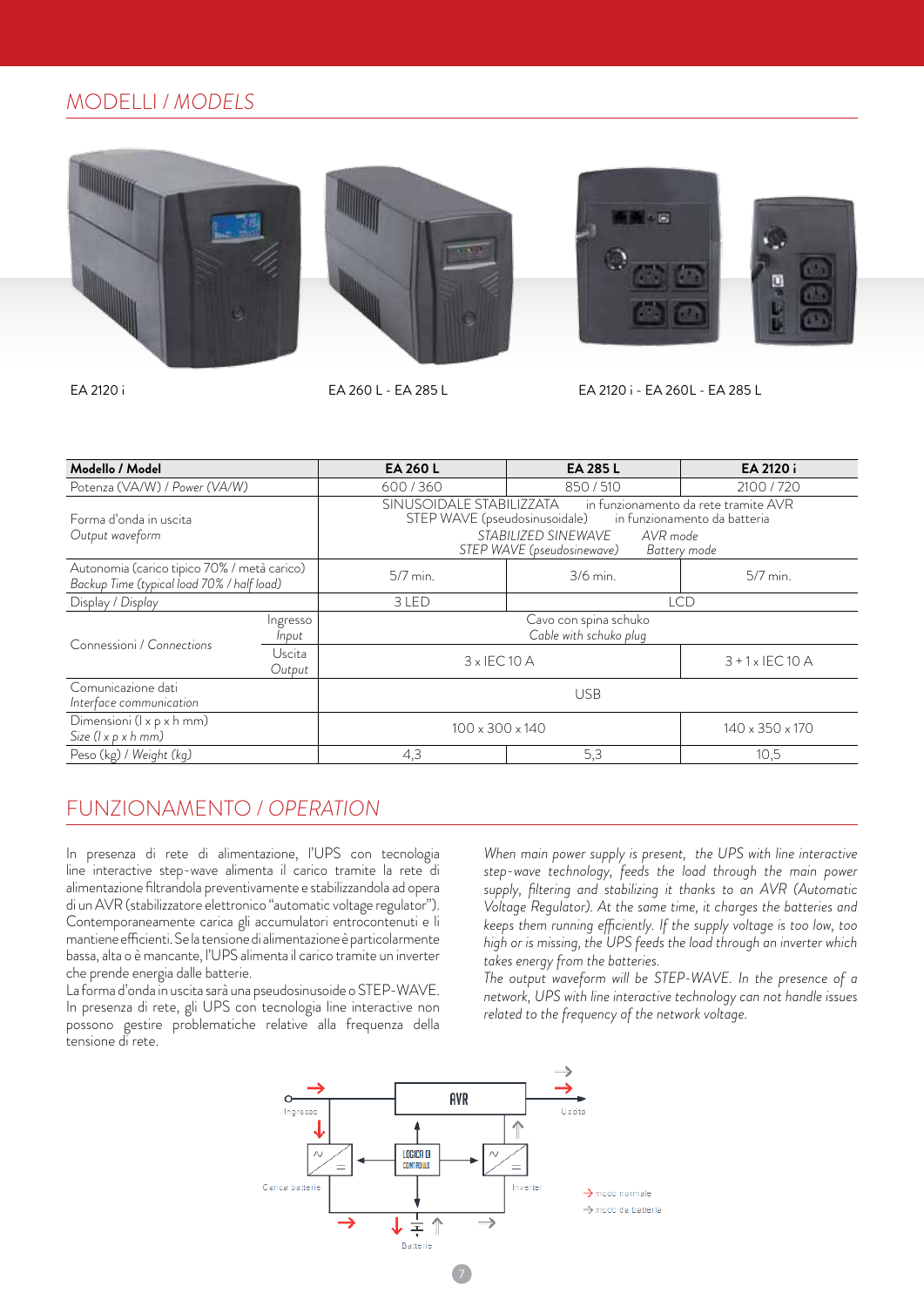### TECNOLOGIA / *TECHNOLOGY*

La tecnologia LINE INTERACTIVE con forma d'onda in uscita pseudosinusoidale o step-wave, garantisce una sufficiente protezione ai carichi di tipo informatico e comunque a tutte le utenze in cui un alimentatore switching rappresenta il reale carico per l'UPS. Questo perché per questo tipo di carico, il tempo di commutazione tra l'alimentazione da rete e quella da inverter, non influisce sulla continuità di funzionamento del carico.

*The LINE INTERACTIVE technology with step-wave output waveform, guarantees sufficient protection for computer loads and*  in any case to all utilities where a switching power supply is the real *load of the UPS.*

*This is because with this type of load, the switching time between main and inverter power supply, does not affect the continuity of the load operation.*

# APPLICAZIONI / *APPLICATION*

Thinclient, PC e workstation, apparecchiature ICT (Information & Comunication Technology), impianti tecnologici di allarme, sicurezza e videosorveglianza, impianti di automazione, apparecchiature elettriche con alimentatori switching che non necessitano di una alimentazione perfettamente sinusoidale.

*Thinclient, PC and workstation, ICT (Information & Communication Technology) equipment, alarm technology, security and video surveillance systems, automation systems, electrical switching power supplies that do not require a perfectly sinusoidal power supply.*

## DESCRIZIONE / *DESCRIPTION*

Gli UPS della serie EA2xx L ed i sono macchine progettate per alimentare e proteggere carichi di tipo informatico e/o di apparecchiature IT di complessità non elevata come ad esempio thinclient, PC, NAS domestici o SOHO, piccoli/medi apparati di rete e similari.

Nella progettazione di queste macchine si privilegiano dimensioni contenute e maneggevolezza, per evitare che l'apparato sia troppo invasivo e occupi troppo spazio rispetto alle prestazioni. Mediamente questi UPS hanno anche un peso limitato, determinato dal numero di batterie o dalla loro capacità. È così possibile progettare le componenti di potenza in maniera più contenuta.

Essendo pensati per un mercato IT, questi prodotti sono in grado di interfacciarsi con le macchine che vanno ad alimentare e dispongono di porta di comunicazione USB e filtro per la linea telefonica / LAN. Grazie ai nostri software specifici (tutti freeware e disponibili in confezione o sul sito internet) le possibilità di gestione e shutdown su tutti i sistemi operativi e le capacità di gestire messaggi ed allarmi anche da remoto, ampliano la gamma delle soluzioni di produttività disponibili.

Le macchine della serie "L" sono dotate di un display con 3 led di stato per ottenere una chiara ed immediata segnalazione della funzionalità della macchina stessa.

Il modello "i" anche per la potenza più elevata ed il relativo impiego, ha un'interfaccia con display LCD interattivo.

*The UPS of the EA2xx L series, are designed to load and protect not complex IT and / or IT equipment, such as thinclient, PCs, home NAS or SOHO, small / medium network equipment and similar.*

*In the design of this machines, they are prefers small sizes and easy handing, so they won't occupy too much space compared to their performance.*

*Usually these UPS also have small weight, determined by the reduced number of batteries or by their lower capacity.*

*Being designed for an IT market, these products are able to interface the machines that they feed, and they are equipped with a USB communication port and a telephone / LAN line filter.* 

*Thanks to our specific software (all freeware and available on the packaging or on the internet), the possibility of managing and shutdown all of the operating systems and the ability to handle messages and alarms even remotely, expand the range of our available productivity solutions.*

*The "L" series machines are equipped with a 3 status LED display for a clear and immediate signaling of the machine's functionality. The "i" model, due to its highest power, has an interface with interactive LCD display.*